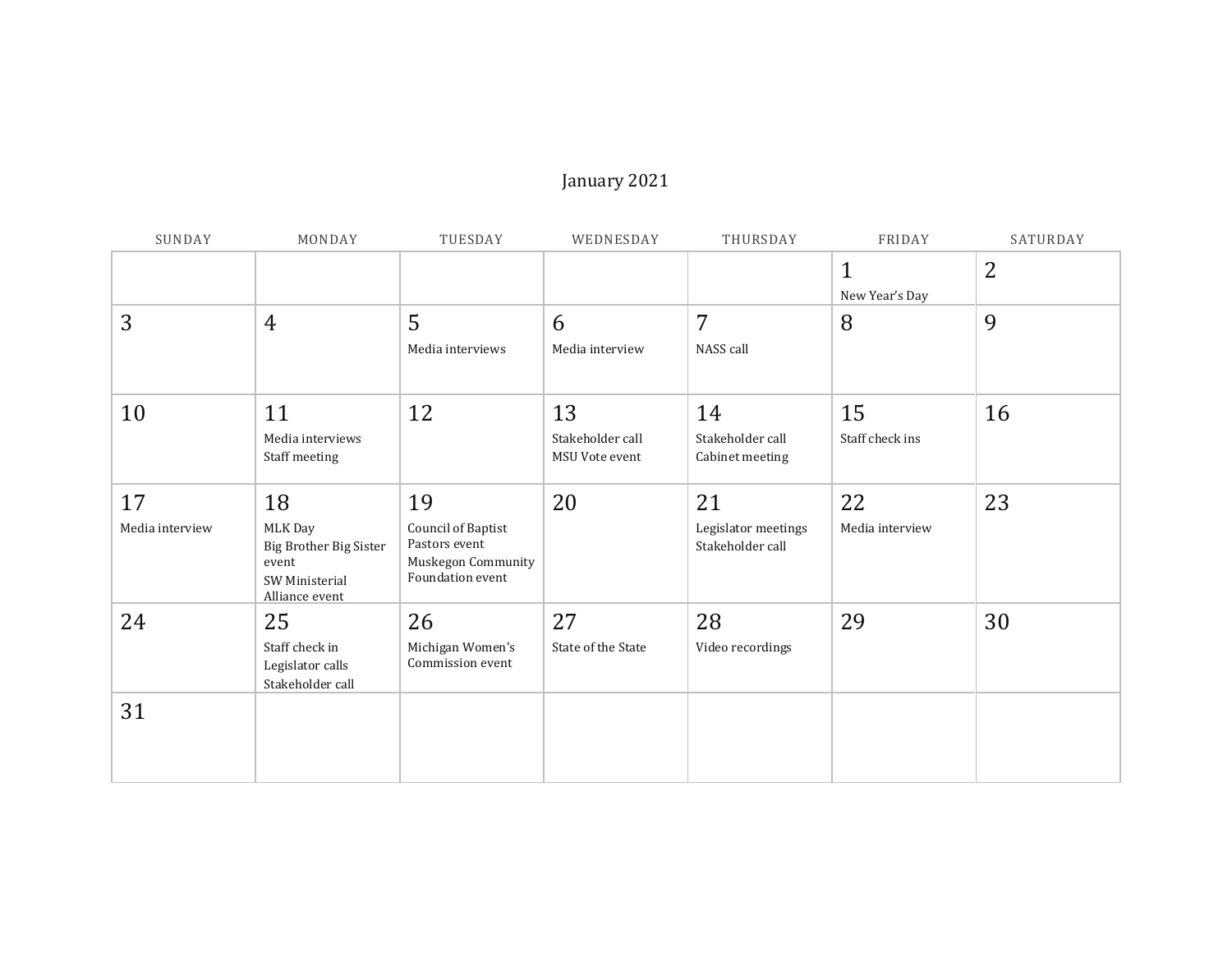#### February 2021

| SUNDAY | MONDAY                                                     | TUESDAY                                                                        | WEDNESDAY                                                                        | THURSDAY                                                                                              | FRIDAY                                                                                                                                                         | SATURDAY        |
|--------|------------------------------------------------------------|--------------------------------------------------------------------------------|----------------------------------------------------------------------------------|-------------------------------------------------------------------------------------------------------|----------------------------------------------------------------------------------------------------------------------------------------------------------------|-----------------|
|        | $\mathbf{1}$<br><b>NASS Conference</b><br>Media interviews | $\overline{2}$<br><b>NASS Conference</b><br>Media interviews<br>SOS Wyman call | 3<br><b>NASS Conference</b><br>Media interviews<br>VPP Call<br>Sierra Club event | $\overline{4}$<br>NASS Conference                                                                     | 5<br><b>NASS Conference</b><br>Media interview                                                                                                                 | 6               |
| 7      | 8<br>Staff check in                                        | 9                                                                              | 10<br>Cabinet meeting<br>VPP call<br>Media interview                             | 11                                                                                                    | 12<br>Media interview                                                                                                                                          | 13              |
| 14     | 15<br>Presidents Day                                       | 16<br>Staff check ins<br>SALT event<br>Legislator call                         | 17<br>Legislator meetings                                                        | 18<br>CISA GCC meeting                                                                                | 19<br><b>NAACP Detroit event</b><br>Legislator meeting<br>Media interview<br>Staff check in<br>Mary Turner Center<br>event<br>Northwestern MI<br>College event | 20<br>LWV event |
| 21     | 22<br>EOG call<br>Media interview                          | 23<br>Knight/CEIR meetings                                                     | 24<br>Staff check ins<br>Media interview<br>Rep. Sarbanes call                   | 25<br>Legislator meeting<br>Disability access<br>meeting<br>Language access<br>meeting<br>Staff event | 26<br>Staff check in                                                                                                                                           | 27              |
| 28     |                                                            |                                                                                |                                                                                  |                                                                                                       |                                                                                                                                                                |                 |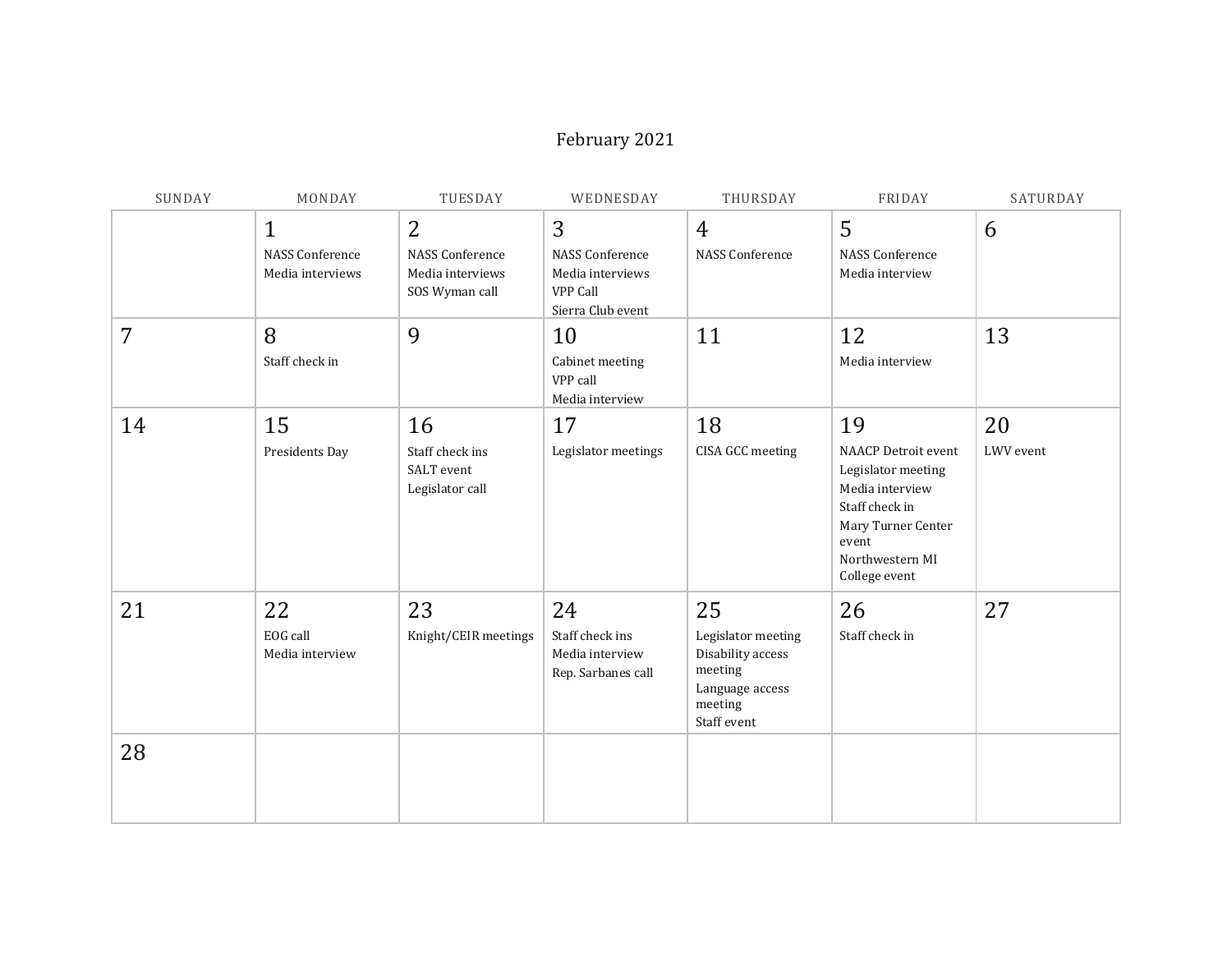#### March 2021

| SUNDAY                | MONDAY                                                 | TUESDAY                                                                                                                     | WEDNESDAY                                                                                      | THURSDAY                                                                                     | FRIDAY                                                        | SATURDAY              |
|-----------------------|--------------------------------------------------------|-----------------------------------------------------------------------------------------------------------------------------|------------------------------------------------------------------------------------------------|----------------------------------------------------------------------------------------------|---------------------------------------------------------------|-----------------------|
|                       | $\mathbf{1}$<br>Staff check in<br>Media interviews     | 2<br>Media interviews<br>Video recordings                                                                                   | 3<br>Media interviews<br>Election protection<br>meeting<br>Cabinet meeting                     | $\overline{4}$                                                                               | 5<br>HR1 event                                                | 6                     |
| 7                     | 8<br>Staff check in<br>NASS/Sen. Blunt<br>meeting      | 9<br>Media interviews<br>Wellesley alumni<br>event<br>Legislator call<br>Stakeholder call<br>NASS/Sen. Klobuchar<br>meeting | 10<br>Staff check in<br>NASS Twitter event<br>Women's Day event<br>Berkeley elections<br>event | 11<br>Staff check in<br>Stakeholder call<br>Temple Emanu-El<br>event<br>Oakwood school event | 12<br>Temple University<br>class<br>Media interview           | 13                    |
| 14                    | 15<br>Media interviews<br>New Deal Leaders<br>event    | 16<br><b>Staff Check in</b><br>CISA call<br>Stakeholder call                                                                | 17<br>Media interview<br>Sen. Klobuchar call<br><b>CEIR</b> meeting                            | 18<br>Media interviews<br>92Y/Knight event                                                   | 19<br>Senior Men's Club of<br>SE MI event<br>Media interviews | 20                    |
| 21                    | 22<br>Staff check in<br>VPP call                       | 23<br>Staff check in                                                                                                        | 24<br>Senate Rules<br>Committee<br>Media interview                                             | 25<br>Media interview<br>Staff check in                                                      | 26<br>Media interviews                                        | 27<br>Media interview |
| 28<br>Media interview | 29<br>Staff check in<br>Kalamazoo Rotary<br>Club event | 30                                                                                                                          | 31<br>VPP call<br>Stakeholder call<br>SOS Bellows call                                         |                                                                                              |                                                               |                       |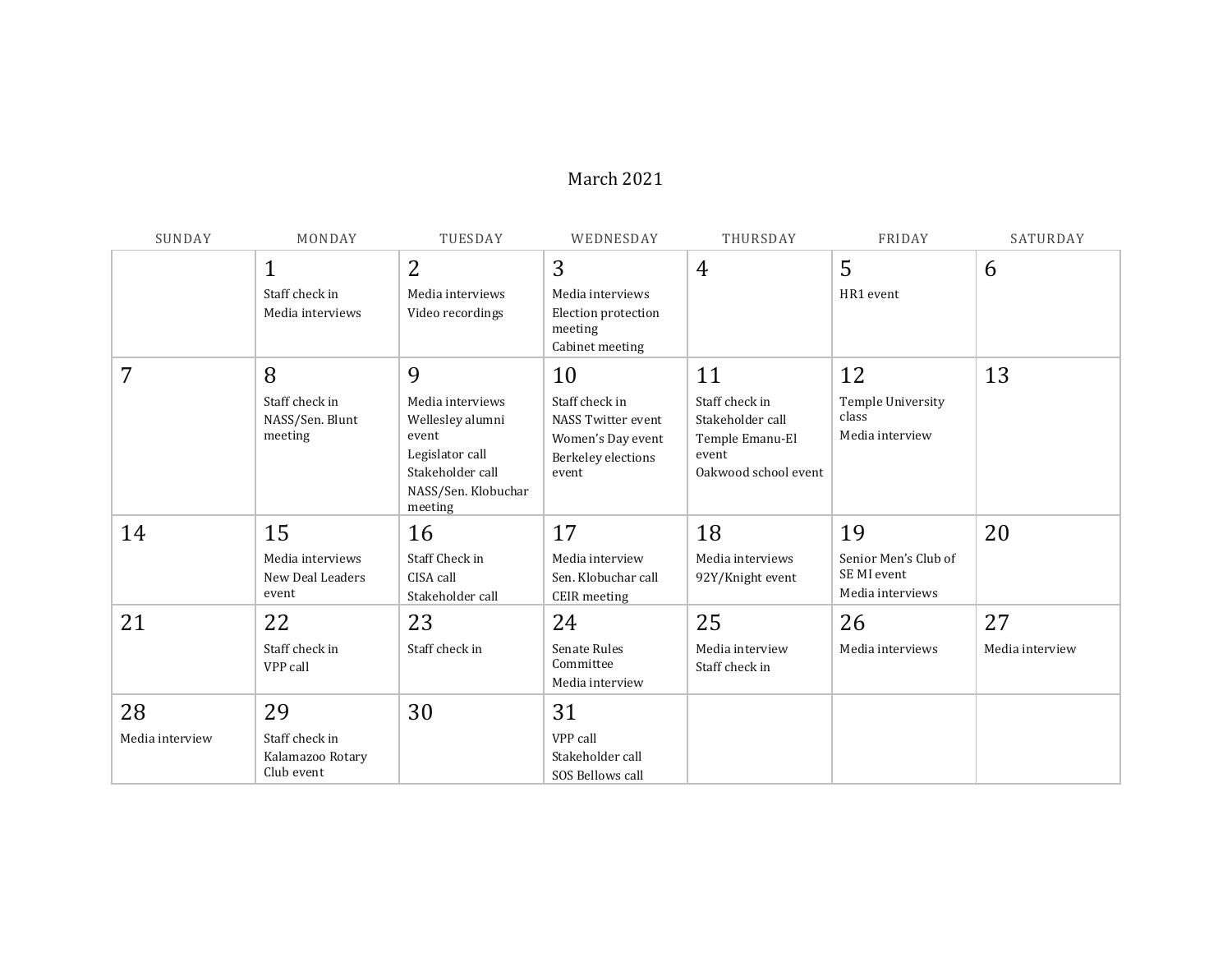# April 2021

| SUNDAY         | MONDAY                                               | TUESDAY                                                | WEDNESDAY                                                                      | THURSDAY                                                                                   | FRIDAY                            | SATURDAY                         |
|----------------|------------------------------------------------------|--------------------------------------------------------|--------------------------------------------------------------------------------|--------------------------------------------------------------------------------------------|-----------------------------------|----------------------------------|
|                |                                                      |                                                        |                                                                                | $\mathbf{1}$                                                                               | $\overline{2}$                    | 3                                |
|                |                                                      |                                                        |                                                                                |                                                                                            | <b>Cabinet Meeting</b>            | Media interview                  |
| $\overline{4}$ | 5                                                    | 6                                                      | 7                                                                              | 8                                                                                          | 9                                 | 10                               |
|                |                                                      | Staff check in                                         | Pew/Bridgespan<br>event<br>VPP call<br>International<br>Women's Forum<br>event | Video recordings<br>Media photos                                                           | VPP meeting<br>Media interview    |                                  |
| 11             | 12                                                   | 13                                                     | 14                                                                             | 15                                                                                         | 16                                | 17                               |
|                | Staff check in<br>Business leaders call              | Staff check in<br>Harvard class<br>Sororities event    | Staff check in                                                                 | Media interviews<br>MLCV event                                                             | Staff check in<br>Media interview |                                  |
| 18             | 19                                                   | 20                                                     | 21                                                                             | 22                                                                                         | 23                                | 24                               |
|                | Staff check in<br>WISTF call<br>Economic dinner club | Rebuild Congress<br>event<br>Staff check in<br>AG call | Media interviews<br>Voting rights forum<br><b>Business leaders</b><br>meeting  | Media interviews<br>Governor's Black<br>Leadership Advisory<br>Council<br>Stakeholder call | Media interview                   | SE MI Jobs with<br>Justice event |
| 25             | 26                                                   | 27                                                     | 28                                                                             | 29                                                                                         | 30                                |                                  |
|                | Staff check ins                                      |                                                        | Stakeholder call                                                               | Cabinet meeting                                                                            | Media interviews                  |                                  |
|                | Media interview                                      |                                                        | SOS Way call                                                                   | Media interviews                                                                           | Emgage event                      |                                  |
|                |                                                      |                                                        | Media interviews                                                               | VNP event                                                                                  |                                   |                                  |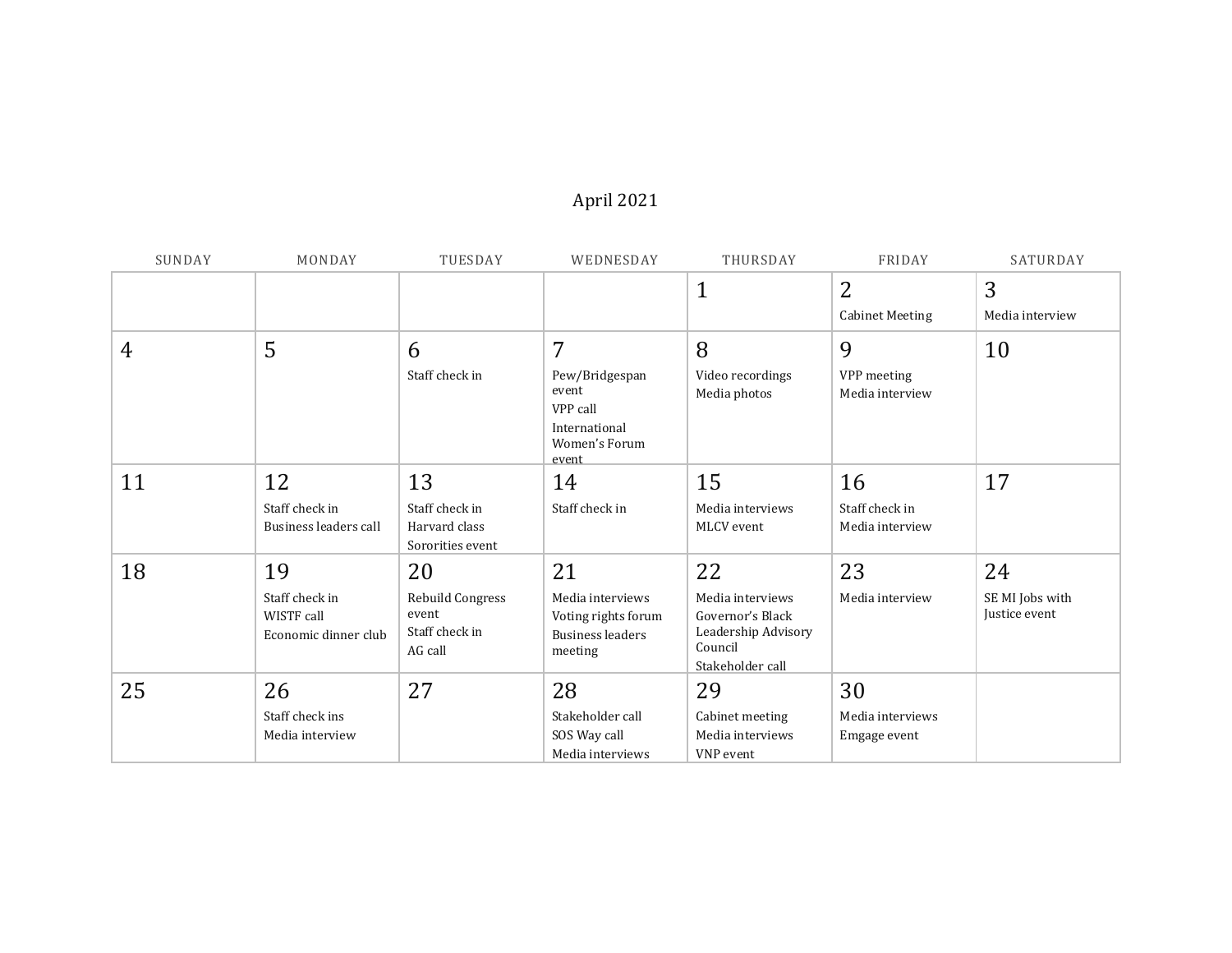## May 2021

|                                 | SUNDAY         | MONDAY                                                                          | TUESDAY                                                                        | WEDNESDAY                                                      | THURSDAY                                                                                                                          | FRIDAY                                                      | SATURDAY |
|---------------------------------|----------------|---------------------------------------------------------------------------------|--------------------------------------------------------------------------------|----------------------------------------------------------------|-----------------------------------------------------------------------------------------------------------------------------------|-------------------------------------------------------------|----------|
| $1$ (Sat)<br>Media<br>interview | $\overline{2}$ | 3<br>Staff check ins<br>Media interview                                         | $\overline{4}$<br><b>Election Day</b><br>Clerk/Poll visits<br>Media interviews | 5<br>Staff check in<br>International<br>Women's Forum<br>event | 6<br>New Detroit event<br>SUDC meeting<br>GR Rotary Club event<br>Staff check in<br>Media interview<br><b>NASS Elections Cmte</b> | 7<br>Media interview                                        | 8        |
| 9                               |                | 10<br>Staff check in                                                            | 11<br>Media interviews<br>Stakeholder call                                     | 12<br>Media interviews<br>AARP meeting<br>Stakeholder call     | 13<br><b>Stanford Election</b><br>Project event<br>NASS/USPS meeting<br>WISTF meeting                                             | 14<br>Media interview                                       | 15       |
| 16<br>Media interview           |                | 17<br>Staff check in<br>Cabinet meeting<br>Levin Center meeting                 | 18                                                                             | 19<br>Media interview<br>Harvard event                         | 20<br>Media interviews<br><b>NASS Elections Cmte</b><br>Staff check in<br>WLAM event                                              | 21<br>LWV event                                             | 22       |
| 23                              |                | 24<br>Staff check in<br>White House voting<br>rights meeting<br>MI United event | 25<br>WISTF call<br>Legislators meeting<br>Pistons community<br>conversation   | 26<br>WISTF meeting<br>Media interviews<br>Staff check in      | 27<br>Media interviews<br>House oversight<br>committee<br><b>NASS Elections Cmte</b><br>Sen. Stabenow and<br>stakeholders call    | 28<br>Media interviews<br>Staff check in<br>Legislator call | 29       |
| 30                              |                | 31<br>Memorial Day                                                              |                                                                                |                                                                |                                                                                                                                   |                                                             |          |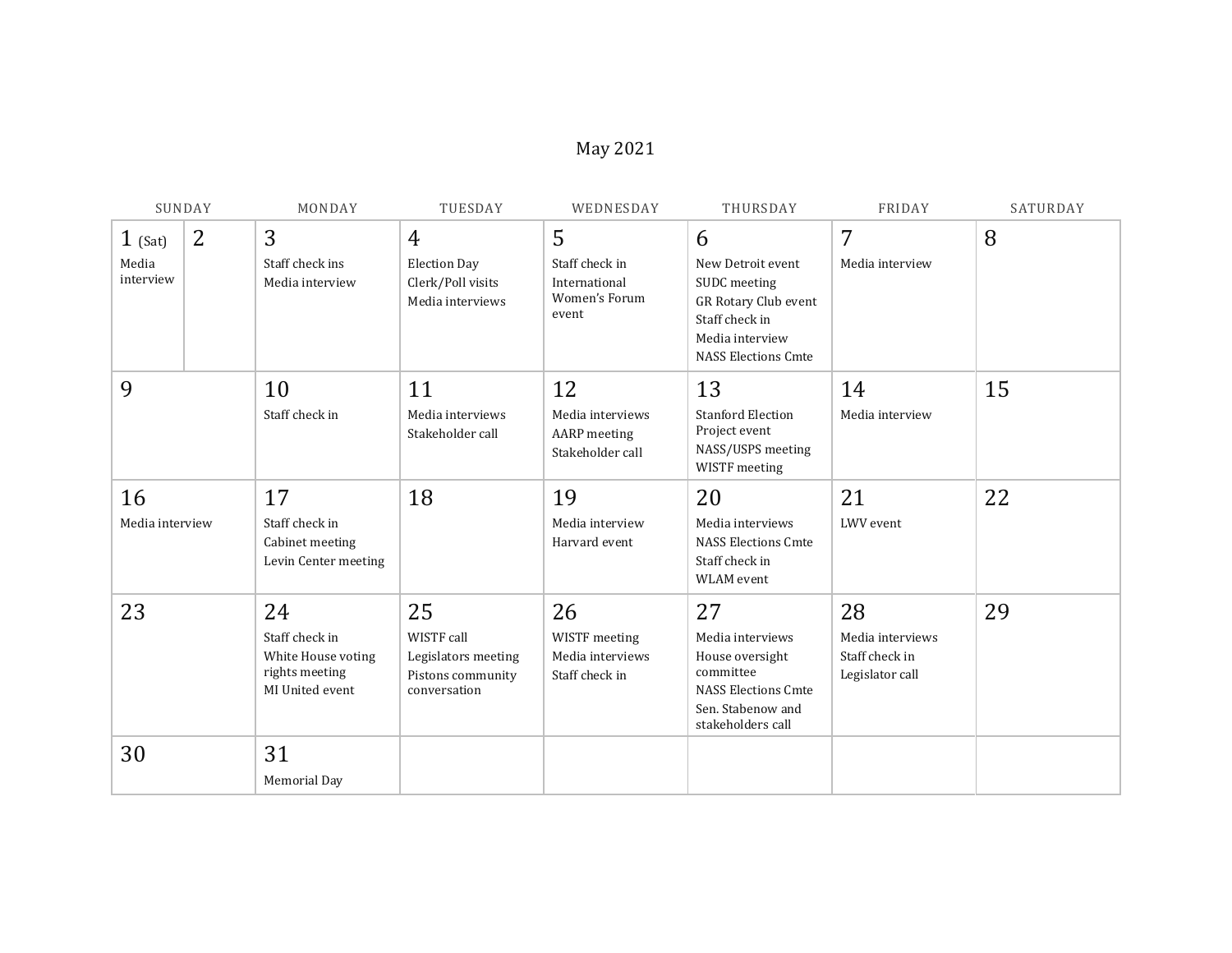## June 2021

| SUNDAY         | MONDAY                                                              | TUESDAY                                                                                              | WEDNESDAY                                                          | THURSDAY                                                                                                         | FRIDAY                            | SATURDAY             |
|----------------|---------------------------------------------------------------------|------------------------------------------------------------------------------------------------------|--------------------------------------------------------------------|------------------------------------------------------------------------------------------------------------------|-----------------------------------|----------------------|
|                |                                                                     | $\mathbf{1}$<br>Media interviews                                                                     | $\overline{2}$<br>Expungement fair                                 | 3<br>Cabinet meeting                                                                                             | $\overline{4}$<br>Media interview | 5<br>Media interview |
|                |                                                                     | Staff check in                                                                                       | SUDC meeting<br>Media interviews<br>International<br>Women's Forum | Staff check in                                                                                                   |                                   |                      |
| 6              | $\overline{7}$                                                      | 8                                                                                                    | 9                                                                  | 10                                                                                                               | 11                                | 12                   |
|                | Staff check ins<br>Governor call                                    | Legislator calls &<br>meetings<br>Media interviews<br>Human Rights<br>conference<br>Stakeholder call | Media interviews<br>MLCV event                                     |                                                                                                                  | Media interviews                  |                      |
| 13             | 14                                                                  | 15                                                                                                   | 16                                                                 | 17                                                                                                               | 18                                | 19                   |
| Church visits  | Media interviews<br>Staff check ins                                 |                                                                                                      | Women Leaders in<br>Sports event                                   | <b>SOS Training</b><br>Cabinet meeting<br><b>EAC</b> meeting<br>Media interview<br>Saginaw County<br>NAACP event | <b>SOS Training</b><br>AG meeting |                      |
| 20             | 21                                                                  | 22                                                                                                   | 23                                                                 | 24                                                                                                               | 25                                | 26                   |
| CA SOS Meeting | Staff check ins                                                     | Media interviews<br>DHS call<br>WISTF call                                                           | Staff check ins<br>Legislator meeting<br>Media interview           | Media interviews                                                                                                 | Media interviews                  |                      |
| 27             | 28                                                                  | 29                                                                                                   | 30                                                                 |                                                                                                                  |                                   |                      |
|                | Staff check in<br>WISTF meeting<br>Legislators meeting<br>Town hall | Voter protection<br>event<br>Staff check in                                                          | Youth engagement<br>meeting<br>SUDC meeting<br>WISTF meeting       |                                                                                                                  |                                   |                      |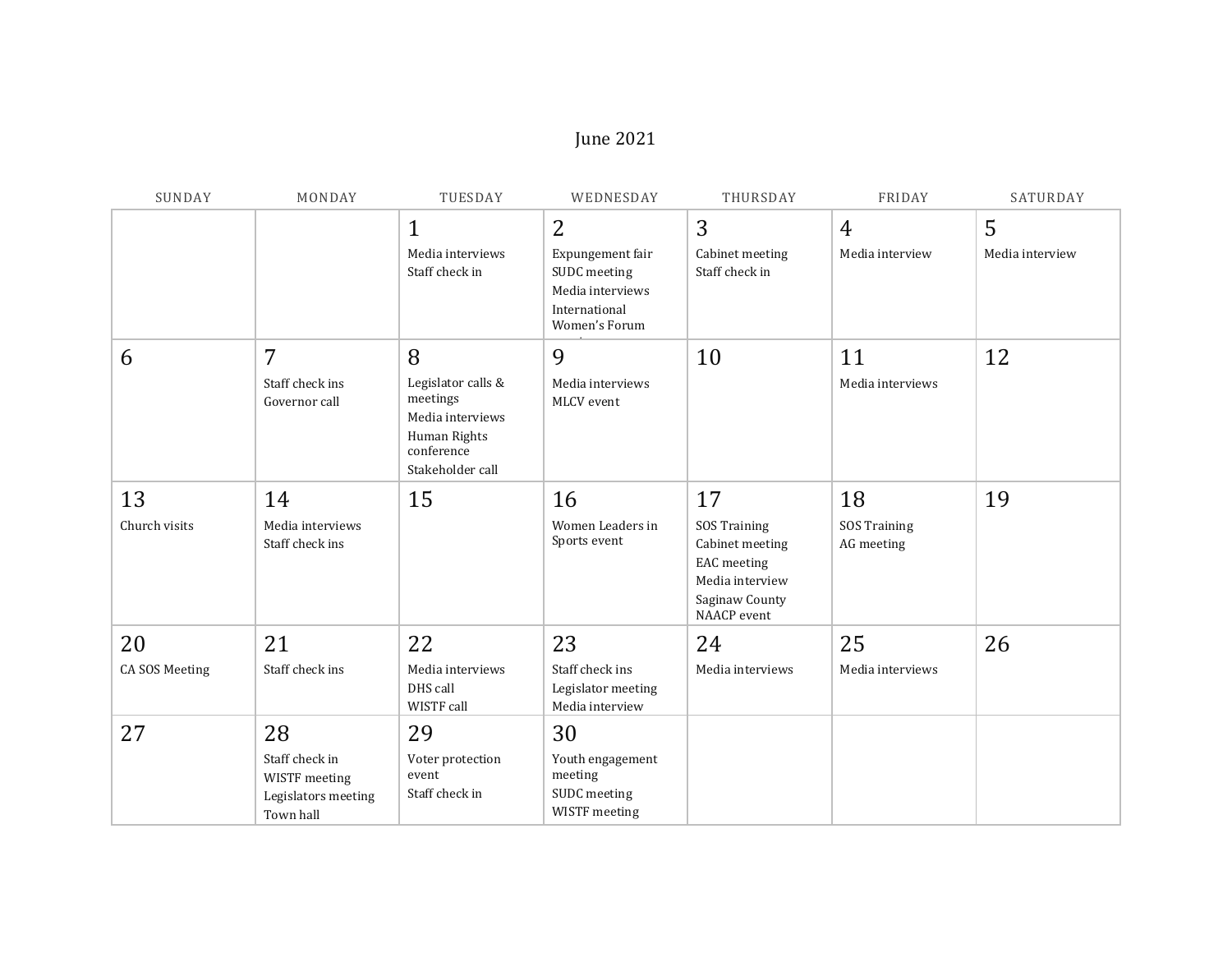## July 2021

| SUNDAY         | MONDAY                                                                                                      | TUESDAY                                                                                         | WEDNESDAY                                                                           | THURSDAY                                                                                                           | FRIDAY                    | SATURDAY              |
|----------------|-------------------------------------------------------------------------------------------------------------|-------------------------------------------------------------------------------------------------|-------------------------------------------------------------------------------------|--------------------------------------------------------------------------------------------------------------------|---------------------------|-----------------------|
|                |                                                                                                             |                                                                                                 |                                                                                     | $\mathbf{1}$<br>WISTF meeting<br>Cabinet meeting<br>AG meeting<br>Stakeholder call<br>Legal briefing<br>SEIU event | $\overline{2}$            | 3                     |
| $\overline{4}$ | 5<br>Independence Day<br>Observed                                                                           | 6<br>Staff check in                                                                             | 7<br>Media interviews<br>Stakeholder call<br>Staff check in<br>Detroit Alphas event | 8<br>Media interviews                                                                                              | 9<br>Branch office visits | 10                    |
| 11             | 12<br>Staff check in<br>VP Harris voting<br>rights meeting<br>Media interview                               | 13<br>Stakeholder meeting<br>Detroit COC policy<br>conference<br>Media interviews<br>LPGA event | 14<br>Branch office visits<br>SUDC meeting                                          | 15<br>Cabinet meeting<br>Governor meeting                                                                          | 16                        | 17<br>Media interview |
| 18             | 19<br>Staff check in<br>Branch office visits<br>Language Access TF<br>Detroit Catholic<br>Pastoral Alliance | 20<br>Staff check in                                                                            | 21<br>Oakland County<br>Clerks Association                                          | 22                                                                                                                 | 23                        | 24                    |
| 25             | 26<br>Staff check ins                                                                                       | 27                                                                                              | 28<br>Branch office visits<br>Media interviews<br>Video Recording                   | 29<br>Cabinet meeting<br>Media interview                                                                           | 30<br>Media interview     | 31                    |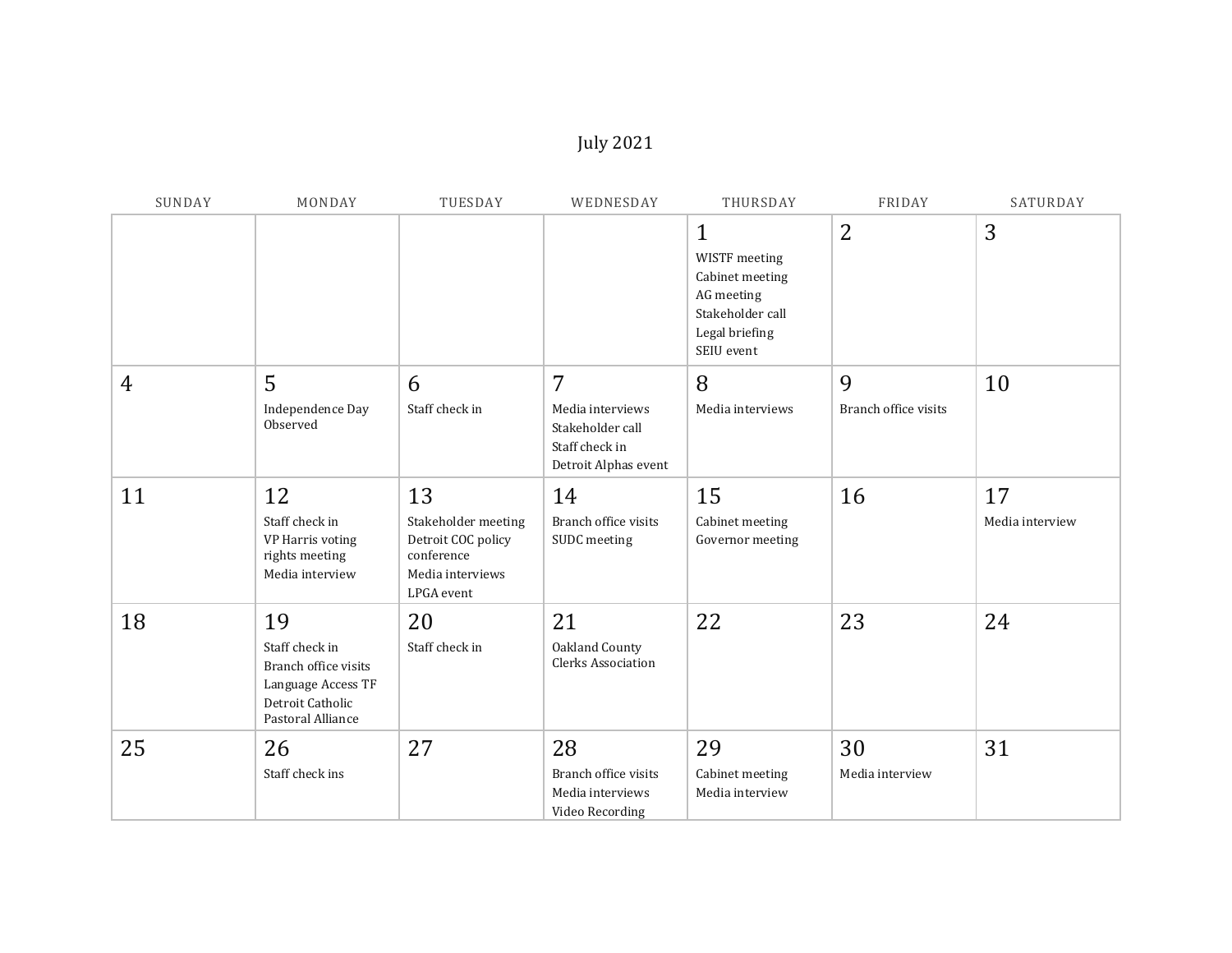## August 2021

| SUNDAY                       | MONDAY                                                                                                                  | TUESDAY                                                                                   | WEDNESDAY                                                                                             | THURSDAY                                                       | FRIDAY                                | SATURDAY                     |
|------------------------------|-------------------------------------------------------------------------------------------------------------------------|-------------------------------------------------------------------------------------------|-------------------------------------------------------------------------------------------------------|----------------------------------------------------------------|---------------------------------------|------------------------------|
| 1                            | $\overline{2}$<br>Staff check in                                                                                        | 3<br><b>Election Day</b><br>Media interviews                                              | $\overline{4}$                                                                                        | 5                                                              | 6                                     | 7                            |
| 8                            | 9<br>Staff check in<br><b>ABA</b> Delegates<br>meeting<br>Branch office visit<br>Media interview<br>Stakeholder meeting | 10<br><b>Council of Carpenters</b><br>event<br>Branch office visits<br>Call with Governor | 11<br>Center for Michigan<br>meeting<br>Branch office visits<br>Media interviews<br>Stakeholder calls | 12<br>Cabinet meeting<br>Media interview                       | 13<br>Media interview                 | 14<br><b>NASS Conference</b> |
| 15<br><b>NASS Conference</b> | 16<br><b>NASS Conference</b>                                                                                            | 17<br>Cabinet meeting<br>Media interview                                                  | 18<br>Media interview                                                                                 | 19<br>WISTF call<br>Sierra Club event                          | 20<br><b>Woodward Dream</b><br>Cruise | 21                           |
| 22                           | 23                                                                                                                      | 24<br>Staff check in<br>Cabinet meeting                                                   | 25<br>SUDC meeting<br>NASS training                                                                   | 26<br>Media interview<br>Threats to election<br>officials call | 27<br>SOS Ardoin call                 | 28                           |
| 29                           | 30<br>Staff check in<br>NASS cybersecurity<br>committee                                                                 | 31<br>Sen. Padilla call                                                                   |                                                                                                       |                                                                |                                       |                              |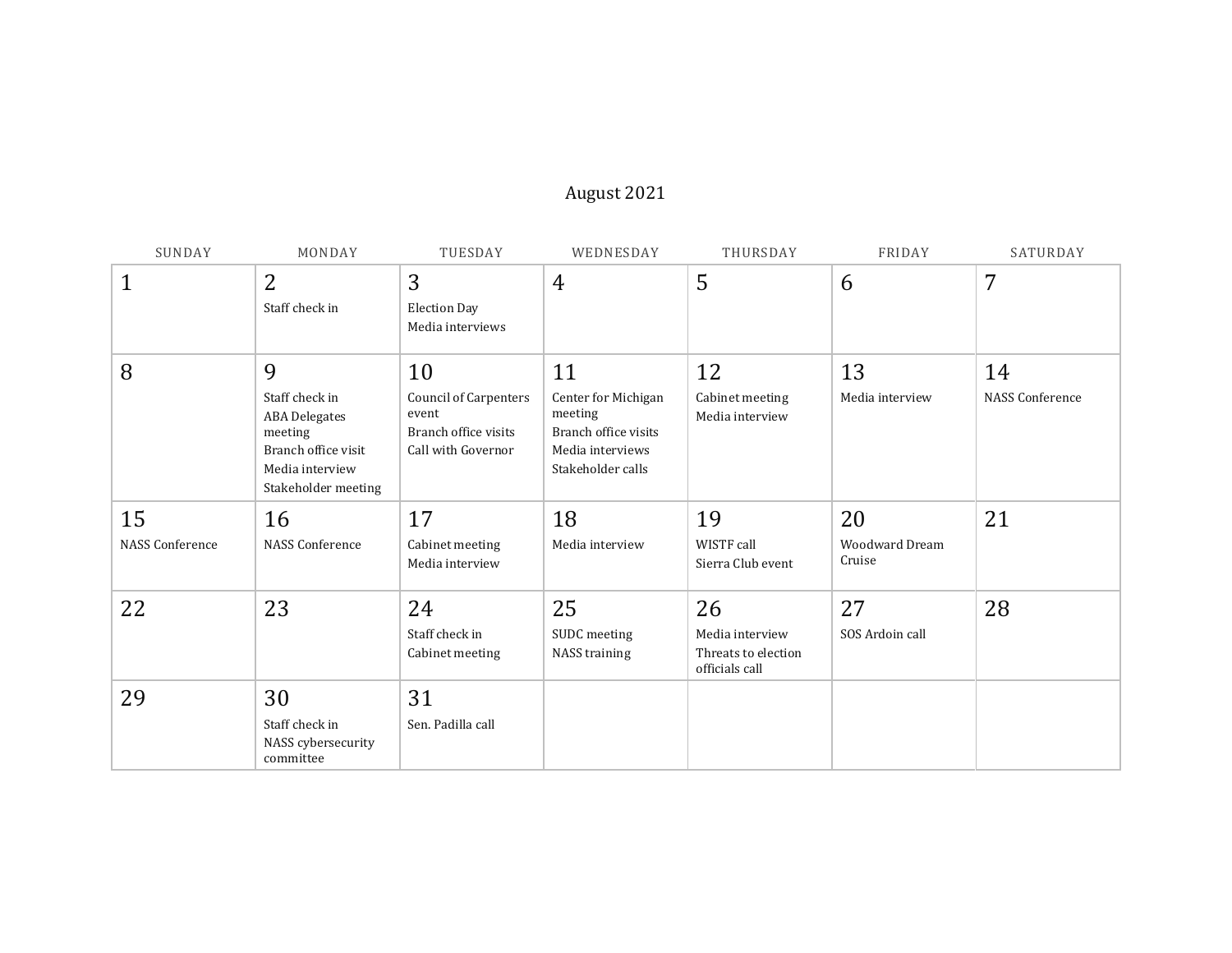## September 2021

| SUNDAY | MONDAY                          | TUESDAY                       | WEDNESDAY                              | THURSDAY                                     | FRIDAY                       | SATURDAY       |
|--------|---------------------------------|-------------------------------|----------------------------------------|----------------------------------------------|------------------------------|----------------|
|        |                                 |                               | $\mathbf{1}$                           | $\overline{2}$                               | 3                            | $\overline{4}$ |
|        |                                 |                               | MAMC annual lunch<br>Saginaw town hall | Stakeholder call<br>EAC standards            | Media interview              |                |
|        |                                 |                               | Branch office visits                   | Media interview                              |                              |                |
|        |                                 |                               |                                        | For Our Future town<br>hall                  |                              |                |
| 5      | 6                               | 7                             | 8                                      | 9                                            | 10                           | 11             |
|        | Labor Day                       | Staff check in                | Media interview                        | Cabinet meeting<br>Stakeholder call          | Veteran resource<br>event    |                |
|        |                                 |                               |                                        | Staff meeting                                | Branch office visit          |                |
|        |                                 |                               |                                        | Video recording                              | WISTF call<br>Staff check in |                |
|        |                                 |                               |                                        | <b>MDCR</b> interview<br>Elections town hall | Sen. Schumer meeting         |                |
| 12     | 13                              | 14                            | 15                                     | 16                                           | 17                           | 18             |
|        | Staff check in                  | Marshall scholars             | SUDC briefing                          | Branch office visit                          |                              |                |
|        | Branch office visit<br>UM event | orientation<br>Election panel | LGBTQ stakeholders<br>meeting          | Media interview<br>Chaldean American         |                              |                |
|        |                                 |                               |                                        | COC event                                    |                              |                |
| 19     | 20                              | 21                            | 22                                     | 23                                           | 24                           | 25             |
|        |                                 | Mackinac Policy               | Mackinac Policy                        | Mackinac Policy                              | Media interviews             |                |
|        |                                 | Conference                    | Conference                             | Conference                                   | Video recording              |                |
| 26     | 27                              | 28                            | 29                                     | 30                                           |                              |                |
|        | Staff check in                  | Community voting              | Media interview                        | <b>NASS Elections</b>                        |                              |                |
|        | WSU meeting                     | forum                         |                                        | Committee<br>Michigan United event           |                              |                |
|        | Levin Center meeting            |                               |                                        |                                              |                              |                |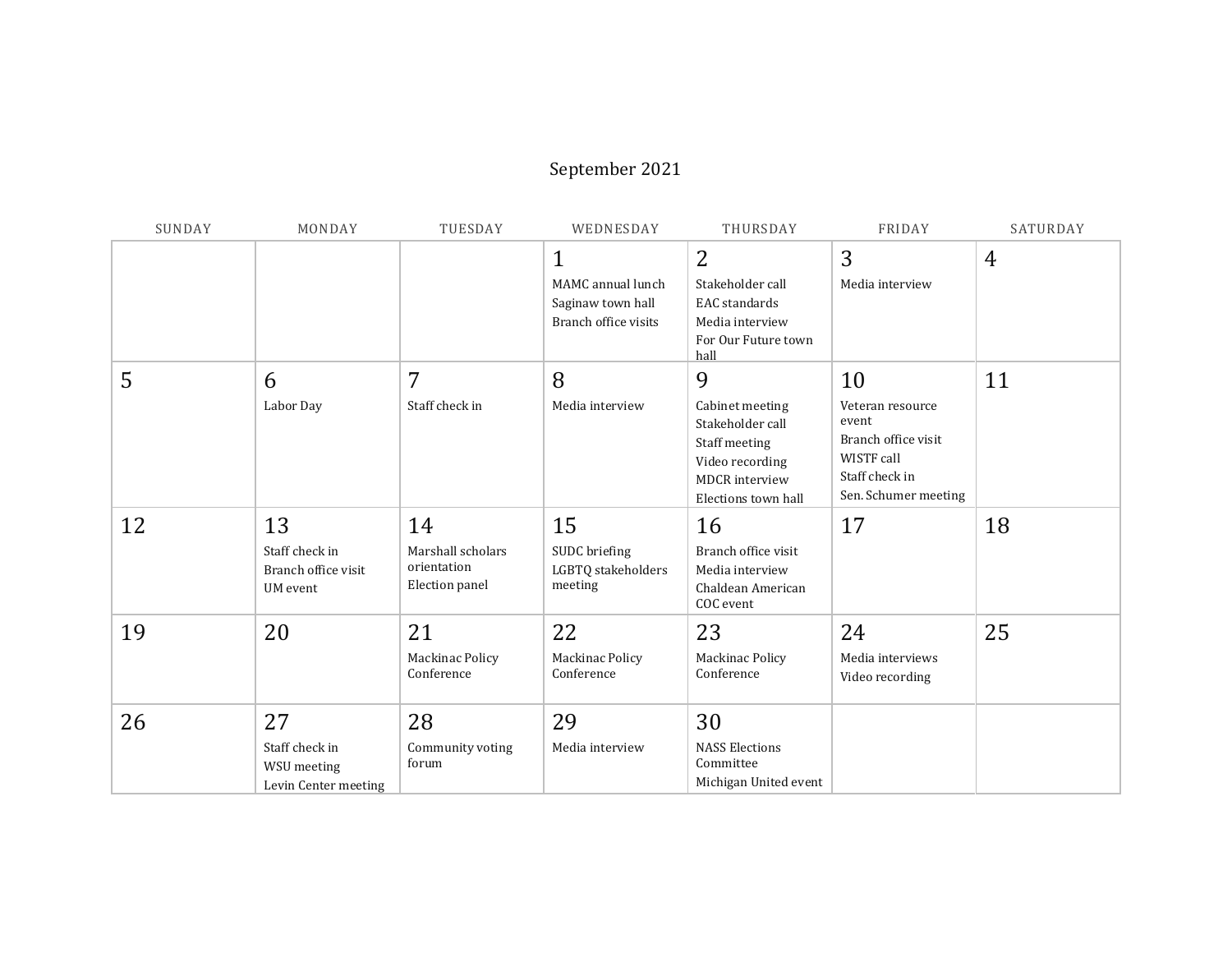## October 2021

| SUNDAY                                     | MONDAY                                                          | TUESDAY                                                                              | WEDNESDAY                                                                                                         | THURSDAY                                                                                                     | FRIDAY                                                                                     | SATURDAY                                                 |
|--------------------------------------------|-----------------------------------------------------------------|--------------------------------------------------------------------------------------|-------------------------------------------------------------------------------------------------------------------|--------------------------------------------------------------------------------------------------------------|--------------------------------------------------------------------------------------------|----------------------------------------------------------|
|                                            |                                                                 |                                                                                      |                                                                                                                   |                                                                                                              | $\mathbf{1}$<br><b>CISA Government</b><br><b>Coordinating Councils</b><br>meeting          | 2<br>Events honoring Sen.<br>Carl Levin<br>Meet with SOS |
| 3<br><b>NAACP Freedom Fund</b><br>Dinner   | $\overline{4}$<br>Staff check in<br>Media interview             | 5<br>MACC fall meeting<br>Media interview<br>Branch office visit                     | 6<br>Election panel<br>discussion                                                                                 | $\overline{7}$<br><b>DHS Election security</b><br>briefing<br><b>EAC</b> Standards<br><b>Executive Board</b> | 8<br><b>EOLDN</b> advisory<br>board meeting<br>Torch of Wisdom<br>event<br>Media interview | 9                                                        |
| 10                                         | 11<br>Staff check in                                            | 12<br>Stakeholder call                                                               | 13<br>Stakeholder call<br>Brennan Center<br>meeting<br>Media interview<br><b>Women Sports</b><br>Foundation event | 14<br><b>NASS Elections</b><br>Committee<br>Media interview                                                  | 15<br><b>Business leaders</b><br>meeting<br>Video recording<br>Media photos                | 16                                                       |
| 17                                         | 18<br>Staff check in<br>Univ. Pittsburgh<br>Cybersecurity event | 19                                                                                   | 20                                                                                                                | 21<br>Media interview                                                                                        | 22<br>Media interview                                                                      | 23                                                       |
| 24<br>Yeshiva Beth Yehuda<br>annual dinner | 25<br>Staff check in<br>Election protection<br>meeting          | 26<br>Wayne State<br>Commission on the<br><b>Status of Women</b><br>Stakeholder call | 27<br>Media interview                                                                                             | 28                                                                                                           | 29<br>Detroit Economic Club<br>meeting<br><b>States United</b><br>Democracy Center call    | 30                                                       |
| 31                                         |                                                                 |                                                                                      |                                                                                                                   |                                                                                                              |                                                                                            |                                                          |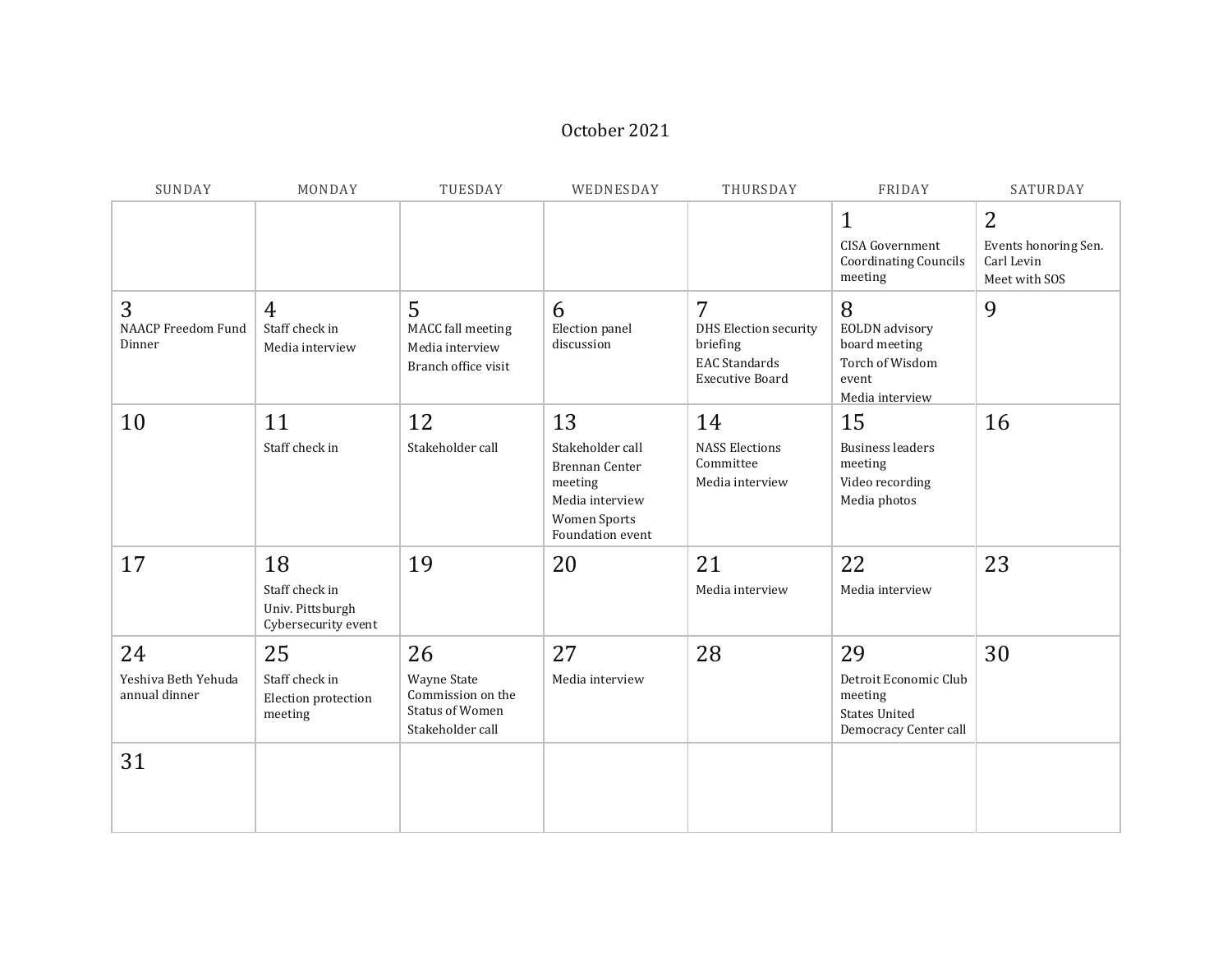#### November 2021

| SUNDAY               | MONDAY                                                                                                               | TUESDAY                                                            | WEDNESDAY                                                                                                                           | THURSDAY                                                                                    | FRIDAY                                                                                                 | SATURDAY |
|----------------------|----------------------------------------------------------------------------------------------------------------------|--------------------------------------------------------------------|-------------------------------------------------------------------------------------------------------------------------------------|---------------------------------------------------------------------------------------------|--------------------------------------------------------------------------------------------------------|----------|
|                      | $\mathbf{1}$<br>Staff check in                                                                                       | $\overline{2}$<br>Media interviews<br>Vote                         | 3<br>Press conference<br>Stakeholder calls<br>Kalamazoo branch<br>office visit<br>Department call                                   | 4<br>Media interviews<br>Stakeholder call<br>Cabinet meeting                                | 5<br>Media interviews<br>Gift of Live 50th<br>Anniversary event                                        | 6        |
| 7<br>Media interview | 8<br>Media interview<br>Staff check in                                                                               | 9<br>All In Campus<br>Challenge event                              | 10<br>Troy Branch office<br>visit<br>Press conference<br>Media interview<br>National Association<br>of Secretaries of State<br>call | 11<br>Veteran's Day holiday                                                                 | 12<br>Staff check in                                                                                   | 13       |
| 14                   | 15<br>Staff check in<br>Department call<br>Task Force on Women<br>in Sports (WIS) call<br>Rep Sneller Coffee<br>Hour | 16                                                                 | 17<br>Redford branch office<br>visit<br>Livonia branch office<br>visit<br>Department call<br>MLCV event                             | 18<br>Cabinet meeting<br>Media interview<br>Stakeholder call<br>Task Force on WIS<br>dinner | 19<br>Task Force on WIS<br>Meeting<br>Meeting with SOS<br><b>Bellows</b><br>Hob Nobble Gobble<br>event | 20       |
| 21                   | 22<br>Staff check in<br>Record Videos                                                                                | 23<br>Meeting with SOS<br>Hobbs<br>Media interviews                | 24<br>Media interview                                                                                                               | 25<br>Thanksgiving holiday                                                                  | 26<br>Thanksgiving holiday                                                                             | 27       |
| 28                   | 29<br>Staff Check in<br>Media interview                                                                              | 30<br>Call with<br><b>Congressional House</b><br>Special Committee |                                                                                                                                     |                                                                                             |                                                                                                        |          |